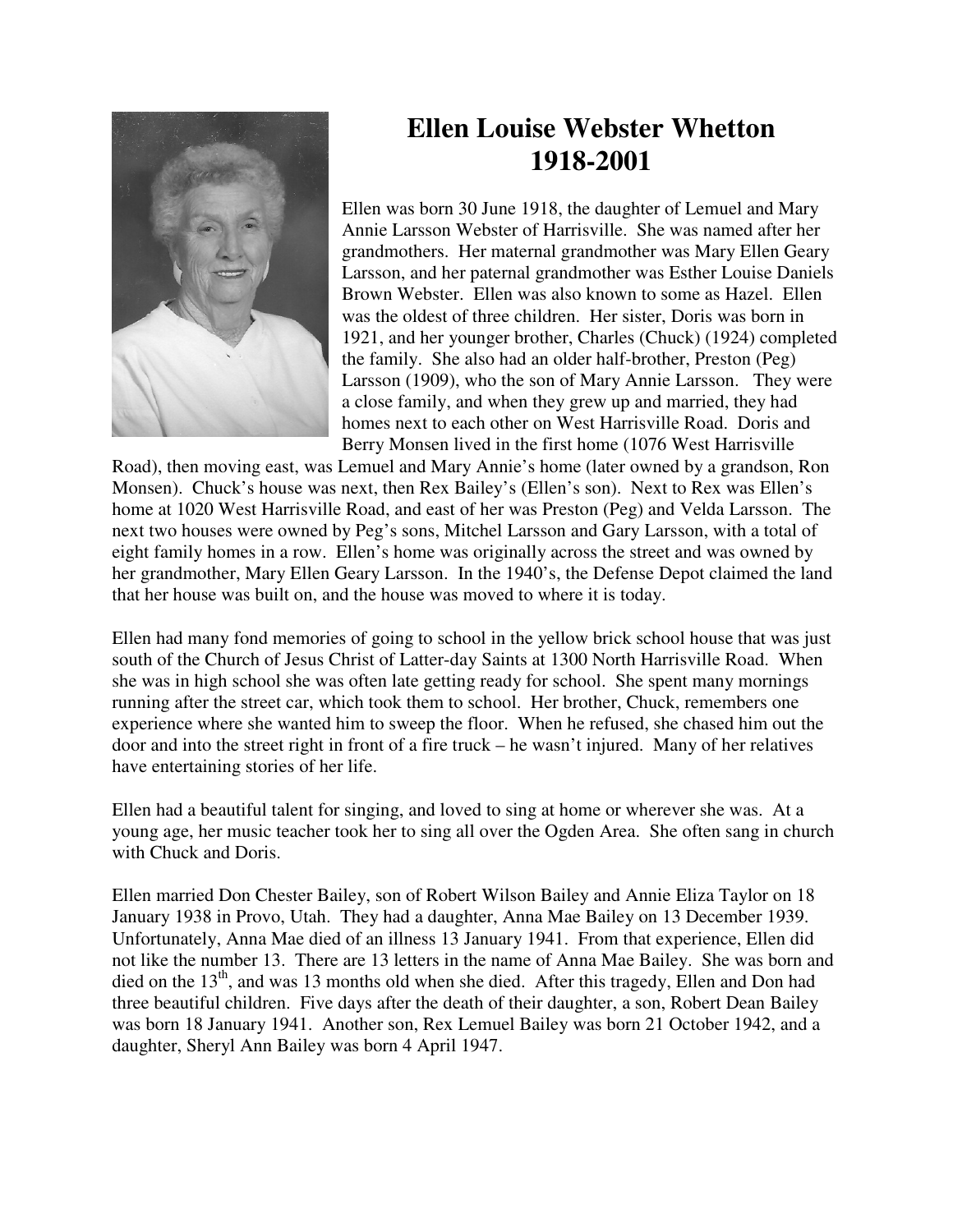Ellen and Don divorced and Ellen married John Franklin (Jack) Whetton on 30 June 1949 in Elko, Nevada. To this union was born one son, William Franklin (Bill) Whetton on 31 August, 1950. This completed Ellen's family.

Ellen worked at Hill Air Force Base in sheet metal. She also worked at the Coleman Knitting Mills, and Utah Tailoring Mills, from which she retired.

After her retirement, she spent 15 years in volunteer work with the Senior Citizens at the Harrisville Cabin. She also became an active member of the Church of Jesus Christ of Latterday Saints, and went through the Ogden LDS Temple in 1995, which brought much joy into her life. Ellen was also a member of the Daughters of Utah Pioneers, Sarah Jane Taylor Camp. She spent much of her time at these events with friends and neighbors in Harrisville. Having grown up and lived in Harrisville most of her life, she had many life long friends with whom she enjoyed lunches and socials, including her friend and sister Doris Monsen.

Ellen was very particular about her appearance. Her granddaughter remembered going into her house and watching her get ready for the day. She would sit at the kitchen table by the large window, which let the sunlight in, and with mirror in hand would apply her make-up. She had many fruit trees in her back yard and her grandchildren recall many summer days picking small green apples. Ellen would bring out the salt shaker to apply to the sour apples.

Ellen loved to go fishing and camping and always had a truck and camper at her house so she could enjoy this favorite pass time. She also loved gardening and often wore her black rubber boots while she was weeding or watering her garden. She loved tomatoes, and would set up her juicer on the driveway and juice buckets of tomatoes. Her grandchildren enjoyed cranking the handle and watching the tomatoes being juiced. She was a wonderful cook, and especially known for her tomato and noodle soup with home made noodles.

In her later years, Ellen suffered from arthritis. It left the knuckles and joints in her hands swollen and misshapen. To help combat the pain, she took up crocheting. She made intricate doilies which she gave to several family members. They are beautiful heirlooms to be passed down from generation to generation.

Throughout her life, Ellen's family remained close. They celebrated holidays together. Christmas was always a big event with all of her children and grandchildren coming to her house to celebrate. Also, in the spring and summer months, the family and extended family had barbeques in the relative's backyards. They played games or just relaxed and enjoyed one another's company. As a great cook, she always made her famous potato salad for all to enjoy. These social events lasted up until the time of her passing.

In 2001, Ellen suffered from colon cancer. She lost a valiant fight against the disease and died at her home in Harrisville on 15 October 2001 with her family by her side. She had 14 grandchildren and 22 great grandchildren, and left a great legacy of love and devotion to family. She is buried in the East Morgan Cemetery.